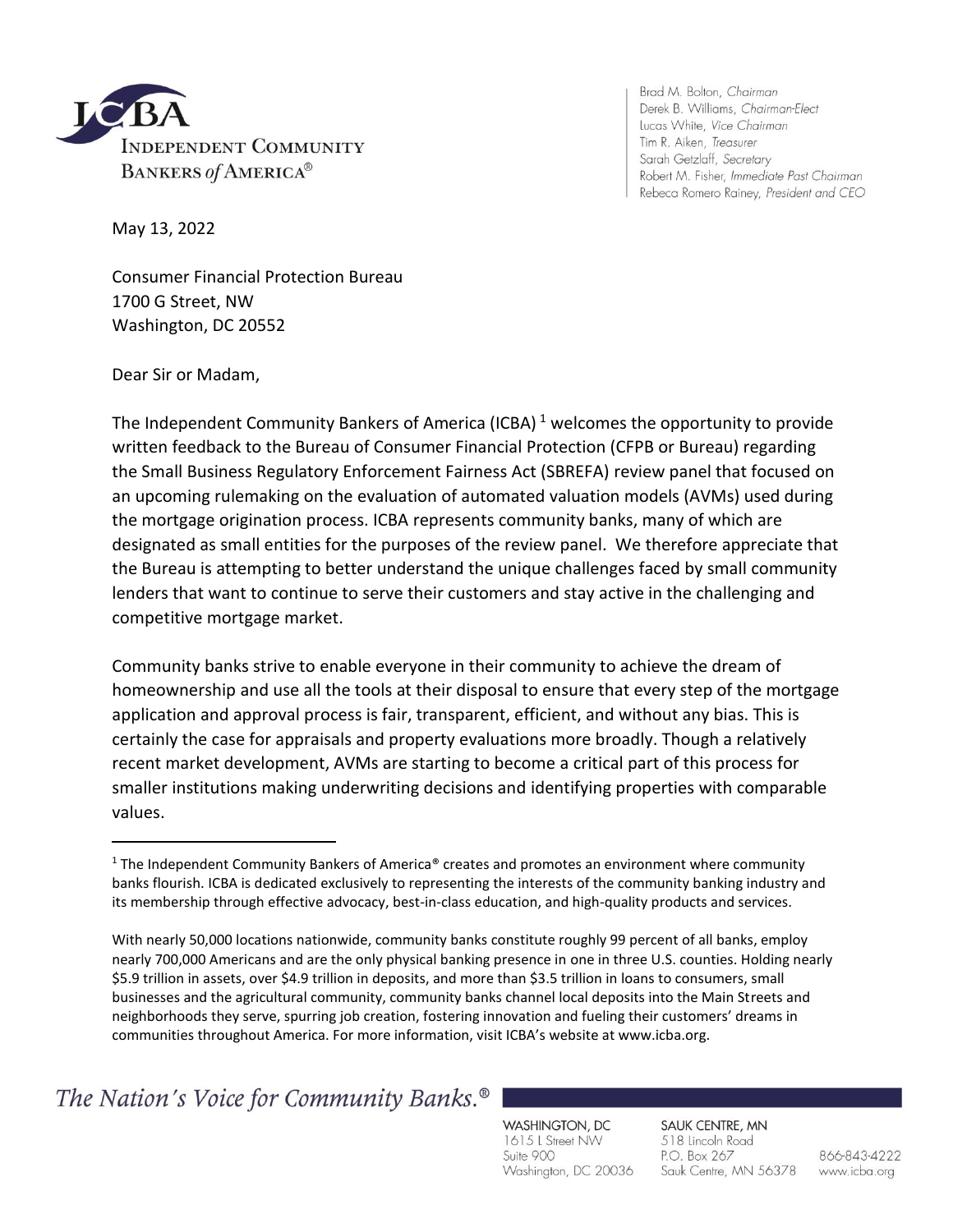These institutions conduct comprehensive due diligence when selecting third party vendors such as AVMs and numerous others. Although AVMs are a relatively new and niche product, they are nonetheless a useful and sometimes crucial tool for small mortgage lenders as they determine the value of collateral. Their inherent utility is a result of complex, and often proprietary algorithms hidden behind a "black box."

ICBA's primary concern in the proposal relates to the proposed fair lending evaluation requirements. There is a high likelihood that any such requirements will be excessively burdensome for community banks, especially those designated as small entities. They should not be required to vet and evaluate AVMs based any potential fair lending concerns pertaining to their in-house evaluations made on mortgage loans held in portfolio. In addition, ICBA suggests that portfolio loans under \$400,000 be exempt from the outlined requirements, consistent with the appraisal requirement exemption threshold currently in effect.

## **Recommendations**

## **1. Exempt Lenders from Fair Lending Evaluation Requirements for Portfolio Loans**

Community banks certainly recognize that AVMs must adhere to specific quality control standards and rely on data that does not result in unintended discrimination or bias. AVMs use complex algorithmic systems to determine a property evaluation, and the quality of the output is only as good as the models and data used by the AVM. However, requiring lending institutions, particularly smaller community banks, to assess and evaluate the models for potential fair lending concerns, prior to their use, would be unreasonable, redundant, and extremely costly. It would likely increase fees and result in additional staffing requirements to perform AVM analysis. Small lenders do not have access to the data being used by an AVM, nor do they have the knowledge or expertise to determine the accuracy or reverse-engineer the algorithms to assess any fair lending red flags. As it stands, this would be extremely challenging for almost any institution, regardless of size.

Moreover, lending institutions already adhere to the requirements of the Equal Credit Opportunity Act (ECOA) and the Fair Housing Act, so the prospect of additional fair lending requirements applicable to an AVM evaluation would be especially redundant and onerous, likely resulting in more community banks electing not to use AVMs or exiting the mortgage business altogether. The onus should be shifted to the CFPB or a similarly capable organization to ensure that the providers of AVMs are adhering to robust fair lending standards.

## The Nation's Voice for Community Banks.<sup>®</sup>

WASHINGTON, DC 1615 L Street NW Suite 900 Washington, DC 20036

SAUK CENTRE, MN 518 Lincoln Road P.O. Box 267 Sauk Centre, MN 56378

866-843-4222 www.icba.org